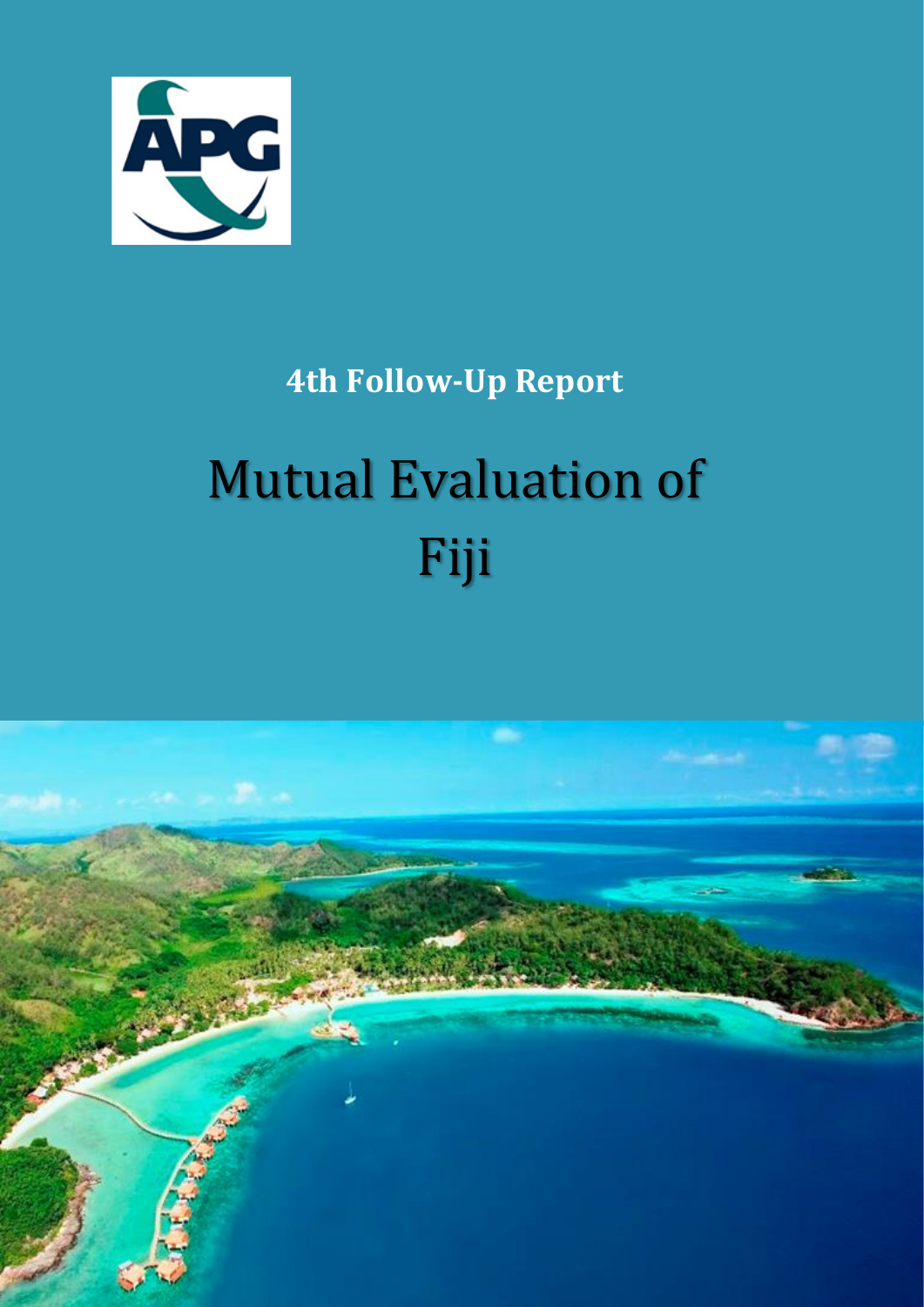### *FIJI: 4 TH ENHANCED FOLLOW-UP REPORT 2020*

#### **I. INTRODUCTION**

1

1. The mutual evaluation report (MER) of Fiji was adopted in September 2016. This FUR presents the progress Fiji has reported in addressing the technical compliance deficiencies identified in its MER. This report does not include detailed analysis of technical compliance or analysis of any progress Fiji has made to improve its effectiveness.

2. As Fiji did not request re-ratings for any Recommendations, the preparation of this report was undertaken by the APG Secretariat.

#### **II. FINDINGS OF THE MUTUAL EVALUATION REPORT**

| IO.1     | IO.2     | IO.3    | IO.4 | IO.5   | IO.6    | IO.7 | IO.8      |  | IO.9      | IO.10      | IO.11         |
|----------|----------|---------|------|--------|---------|------|-----------|--|-----------|------------|---------------|
| Mod      | Mod      | Mod     | Mod  | Low    | Mod     | Mod  | Low       |  | Low       | Low        | Low           |
|          |          |         |      |        |         |      |           |  |           |            |               |
| R.1      | R.2      | R.3     | R.4  | R.5    | R.6     |      | R.7       |  | R.8       | R.9        | R.10          |
| (PC) LC  | (PC) LC  | LC      | C    | (PC) C | (NC) PC |      | $(NC)$ PC |  | PC        | C          | (PC) LC       |
| R.11     | R.12     | R.13    | R.14 | R.15   | R.16    |      | R.17      |  | R.18      | R.19       | R.20          |
| $(PC)$ C | $(PC)$ C | C       | C    | (PC) C | (PC) LC |      | (PC) LC   |  | $(PC)$ LC | $(NC)$ $C$ | LC            |
| R.21     | R.22     | R.23    | R.24 | R.25   | R.26    |      | R.27      |  | R.28      | R.29       | R.30          |
| LC       | (NC) LC  | (PC) LC | PC   | PC     | LC      |      | LC        |  | $(PC)$ LC | C          | $\mathcal{C}$ |
| R.31     | R.32     | R.33    | R.34 | R.35   | R.36    | R.37 |           |  | R.38      | R.39       | R.40          |

3. Fiji's original MER ratings and updated ratings based on earlier FURs are as follows<sup>1</sup>:

4. At the time of its MER being adopted, Fiji was placed in enhanced (expedited) follow-up. On the basis of progress made, in 2017 Fiji was moved to enhanced follow-up. Fiji currently has six Recommendations rated PC and none rated NC.

LC  $\vert$  LC  $\vert$  C  $\vert$  LC  $\vert$  (PC) LC  $\vert$  (PC) LC  $\vert$  LC  $\vert$  C  $\vert$  PC  $\vert$  LC

#### **III. OVERVIEW OF PROGRESS TO IMPROVE TECHNICAL COMPLIANCE**

5. This section summarises the progress reported by Fiji to improve its technical compliance. The information presented has not been subject to analysis against the assessment methodology.

<sup>&</sup>lt;sup>1</sup> Original MER ratings which have changed since the MER are in brackets on the left and current ratings are on the right of the cell.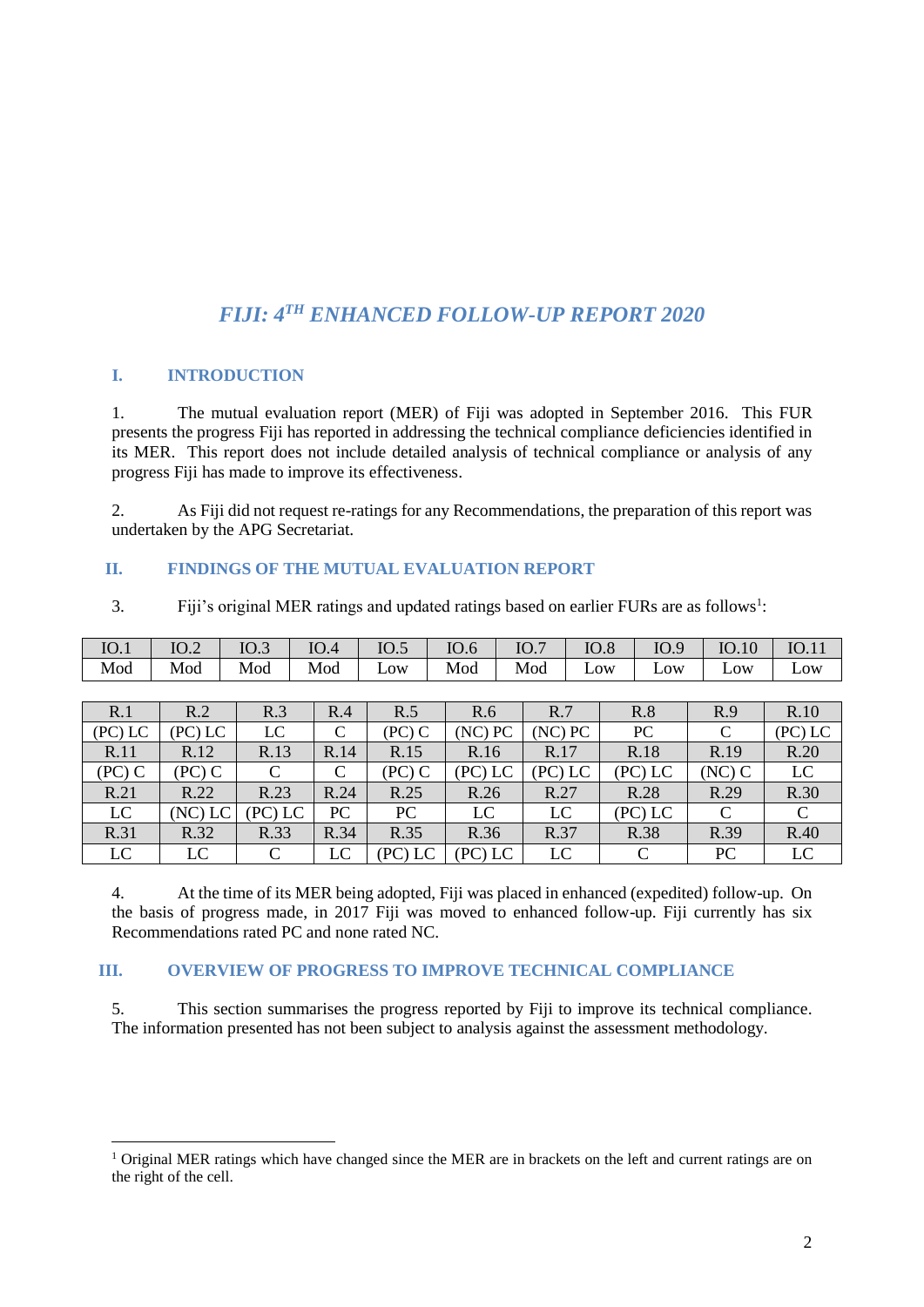#### **3.1. Progress to address technical compliance deficiencies identified in the MER**

6. Fiji reports that it remains committed to addressing the remaining gaps identified in the 2016 MER. The Fijian Government through the National AML Council is driving national efforts to implement recommendations outlined in the MER.

7. Fiji is finalising a national action plan to eradicate trafficking of persons in Fiji. The action plan ensures that Fiji's response to Human Trafficking is driven by the pillars of the Palermo Protocol – prevention, protection, prosecution and partnership.

8. Fiji is finalising a review of its NRA, focussing on Fiji's ML threats. The findings of the review have been reported, with consultations held with key law enforcement agencies.

#### *Recommendation 6 (TFS related to Terrorism and TF)*

9. Fiji reported that the Solicitor General's Office is revising the Public Order Act to address the deficiencies remaining under R.6 and R.7. Consultation on the draft Public Order Amendment Bill has been ongoing from 2018. The United Nations Counter Terrorism Executive Directorate (CTED) and APG Secretariat have provided assistance in reviewing and commenting on the Bill. Fiji reports that the revised Public Order Act will:

- identify a competent authority to propose designations under UNSCRs 1267, 1988 and 1373
- put in place legal authority for collecting and soliciting information of suspected persons / entities suspected to meet the criteria for designation
- protect the rights of bona fide third parties
- enable TFS to be implemented immediately

10. The FIU will issue guidance to FIs and DNFBPs on their targeted financial sanctions (TFS) obligations after the amendments to the Public Order Act have been passed.

#### *Recommendation 7 (TFS related to proliferation)*

11. The 2017 Public Order Amendment Act introduced a legal framework for combating financing the proliferation of WMD. Fiji's 2017 FUR identified remaining deficiencies in R.7 which Fiji reported will be addressed by the revision to the Public Order Act.

#### *Recommendation 8 (Non-profit organisations (NPOs))*

12. Fiji sought technical assistance from the APG to address the deficiencies under R.8, with a consultant engaged by APG in 2019 to conduct a review of the NPO sector, covering all elements of C.8.1 and including recommendations for competent authorities. The review was also to deliver an AML/CFT supervision strategy, work program and manual for Fiji's at-risk NPOs. A draft report on the findings and recommendations was submitted to the Registrar of NPOs Office. The TA project has been put on hold, with another consultant identified to complete this project in 2020.

13. The Companies Amendment Act 2020 is in force and effect and requires charitable companies to prepare financial statements, which will increase their transparency. The Registrar of Companies may publish and make publicly available any information in relation to a charitable company that does not comply with these requirements.

#### *Recommendation 24 (Transparency and beneficial ownership of legal persons)*

14. Fiji reported that the Companies (Budget Amendment) Act 23 came into effect on 15 January 2020.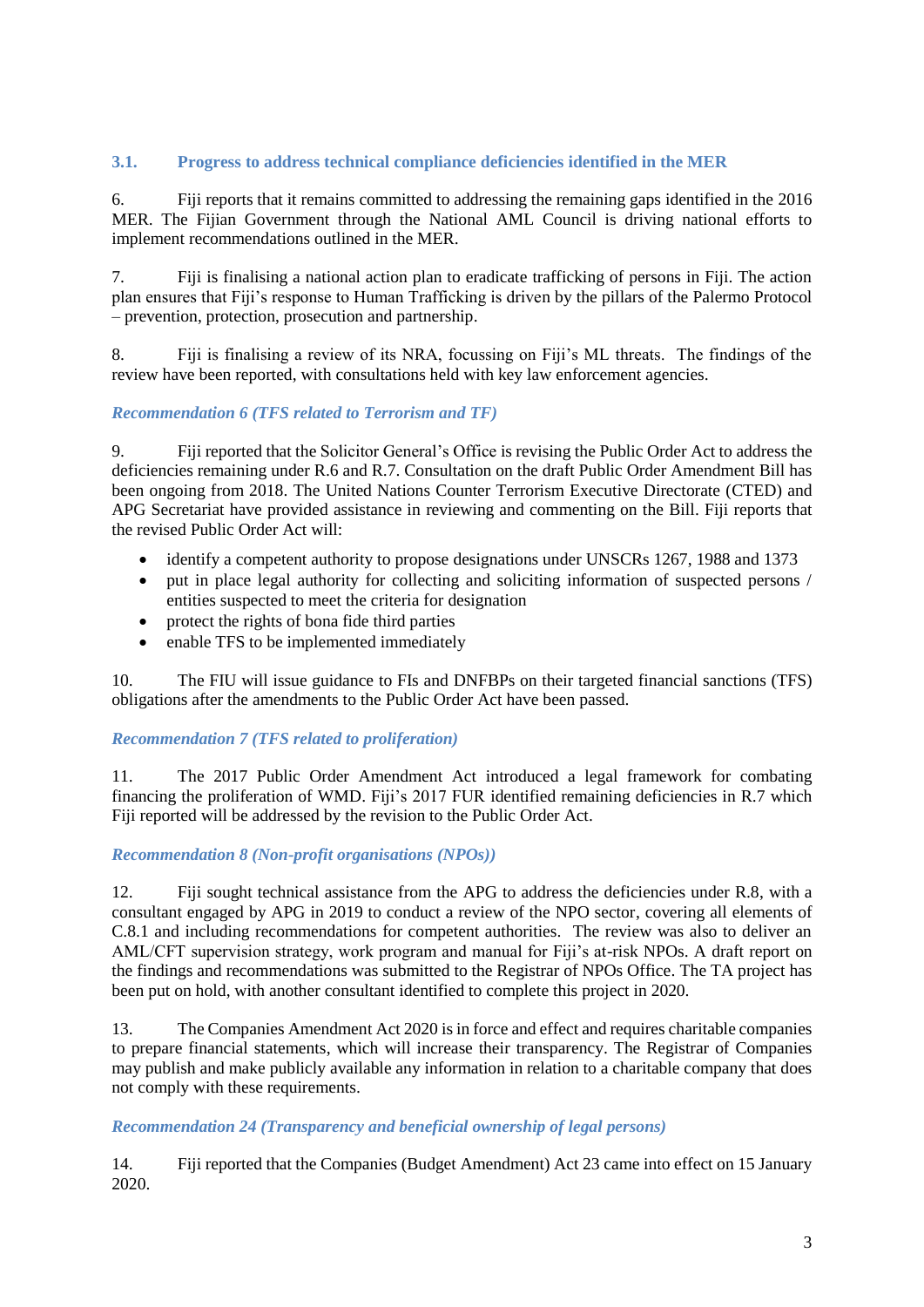15. In relation to basic information, Fiji reported that in 2019 the Registrar of Companies (ROC) launched an online company registry. All business names and companies must digitally re-register with the Registrar by 31 December 2020. Companies that do not re-register will be deemed deregistered. The re-registration process will ensure all company information held with the ROC is current and correct. At the completion of the re-registration process, Fiji will consider an ML/TF risk assessment of all types of legal persons using accurate and current data. Information held online by the ROC is publicly available. The name, number and status of a company is publicly accessible online, free of charge, other online information is available upon payment of a fee.

16. Fiji reported that the article of association for governance of the company requires the company to maintain information regarding voting rights of members. This document is filed as part of the company registration process in Fiji. Section 85 of the Companies Act requires the company register to be kept either at the registered office or at the principal place of business unless Registrar approves another place.

17. In relation to beneficial ownership, Fiji reported that Section 251(8) of the Companies Act 2015 requires companies to maintain current information relating to shares held non-beneficially. This act requires non-listed companies to indicate any shares that a member does not hold beneficially and to include the name of the beneficial owner of the share. Section 7 of Companies (Budget Amendment) Act 2019 and section 82 of the Companies Act 2015 require companies to maintain information on the beneficial owners of shares in their register of members. Section 81 of the Companies Act provides that companies must set up and maintain the register, including beneficial ownership information. The ROC and the Reserve Bank of Fiji (RBF) have the power to request this information from the Companies when required. Section 11 of the Companies Regulations 2015 states that the RBF or the ROC may require the disclosure of the name and address of any person entitled to the beneficial interest of a security.

18. In relation to record keeping, Fiji reported that Section 381 of the Companies Act 2015, regarding record keeping requirements has been repealed. Section 82(9) of the Companies Act requires companies to maintain in their register of members, the name and details of each person who stopped being a member of the company within the last 7 years and the date on which the person stopped being a member.

19. In relation to competent authorities accessing information, Fiji reported that Section 7 of the Companies (Budget Amendment) Act 2019 and section 82 of the Companies Act 2015 require companies to maintain information on the beneficial owners of shares in their register of members. Section 7 of Companies (Budget Amendment) Act 2019 and section 251 of the Companies Act 2015 requires that where a company is given notice under section 251 that any share is held non-beneficially, the company must determine the person who holds the beneficial ownership interest of the share.

#### *Recommendation 39 (Extradition)*

20. Fiji is drafting procedures to clarify the process for dealing with extradition requests including the designation of comity countries.

#### **4.2. Progress on Recommendations which have changed since adoption of the MER**

#### *Recommendation 15 (New technologies)*

21. Since the adoption of Fiji's last FUR, Recommendation 15 has been amended to include requirements related to virtual assets (VA) and virtual asset service providers (VASPs).